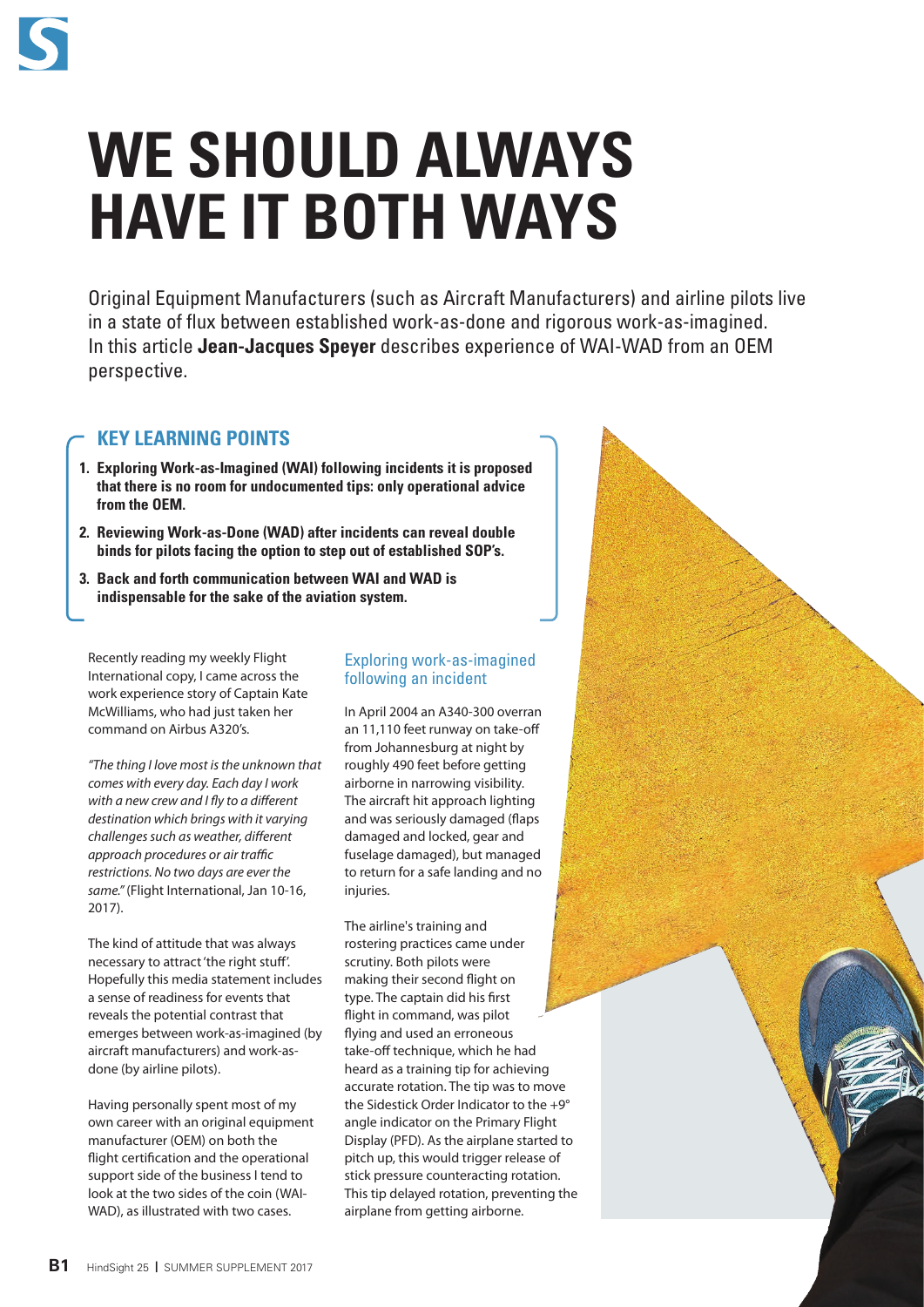Following this unfortunate incident, the OEM decided to explore the gaze of pilots (where they are actually looking) during take-off, particularly the critical period from V1 to rotation. The timing and sequence of gaze fixations on the PFD and other instruments, and the runway, were analysed over a range of visibility and runway conditions typical to line operations. The project was conducted in an A340 full motion simulator.

Six pilots (five males, one female) participated in this engineering experiment on the A340 simulator: four test pilots, one training supervisor and one airline pilot. Five take-off conditions were simulated: 1. daylight 100% visibility; 2. daylight 200m visibility; 3. night 100% visibility; 4. night 200m visibility and bad runway; 5. night 200m visibility and side wind. Each of the subjects performed three trials for each condition in a more or less random order for a total of 15 take-offs per individual.

Head, eye and cabin movements were measured and the PFD was recorded, along with sound and video.



**Figure 1: PFD, Scene Video and eye movements**

Although the number of participants was small, some significant observations emerged from this experiment on work-as-done, with two main effects being noted:

1. individual differences linked to training, 2. visibility, especially at night.

One participant primarily utilised instruments during the entire take-off regardless of visibility, possibly linked to his background as a naval aviator. The other five subjects, however, looked mainly at the runway prior to rotation. In the 10 seconds period centred on the

rotation call, all subjects looked back at the PFD within a few seconds of rotation. This consistent re-fixation on the PFD follows a 40 second period of primarily looking at the runway, with occasional glances down at the instruments, occurring rapidly (within a second of rotation) in poor visibility. Bad runway and side wind conditions did not exert noticeable influence on results.